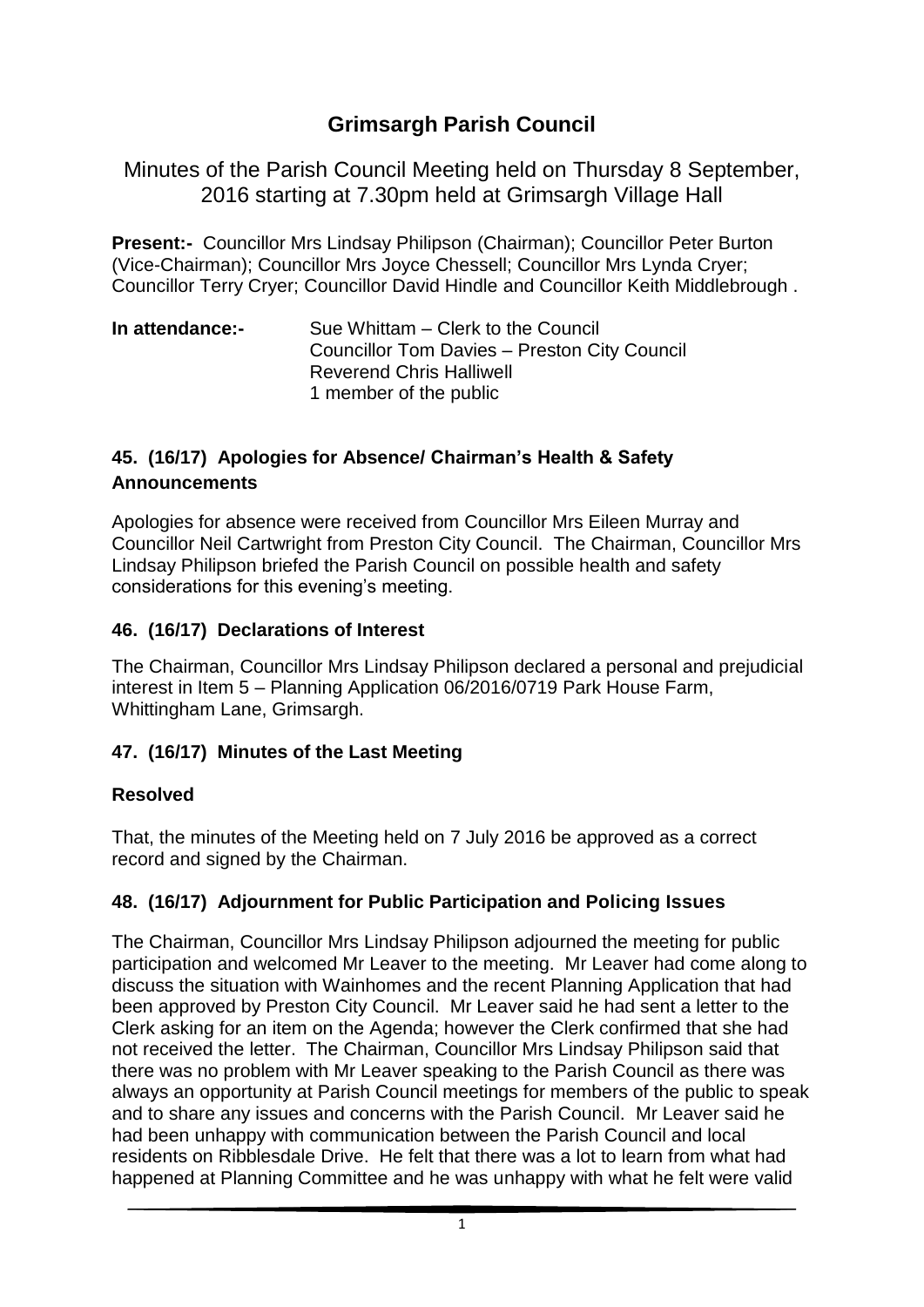points had not been raised with the Planning Committee. In particular he referred to the width of the site entrance and said he had asked Councillor Neil Cartwright to raise this on his behalf. The Chairman, Councillor Mrs Lindsay Philipson said that the Parish Council could not respond on behalf of Councillor Neil Cartwright who was the City Councillor and not a member of the Parish Council. She said that Mr Leaver would need to speak directly to Councillor Neil Cartwright about these particular issues. Mr Leaver also said that there had been confusion with the procedure at the Planning Committee and he had not realised that he could have registered to speak. He also felt that the Chairman of the Parish Council should have liaised with the residents on what was going to be said at Planning Committee.

Mr Leaver said that there were also ongoing issues with the current Wainhomes site and he wished to know the outcome from previous meetings between the Parish Council, Preston City Councillors and the Enforcement Officer at Preston City Council. The Chairman, Councillor Mrs Lindsay Philipson said that some notes had been taken from the meetings and agreed to pass on copies of these to Mr Leaver. Mr Leaver said that wagons leaving the site were still uncovered and mud/soil was continuing to be deposited on the road. The Chairman, Councillor Mrs Lindsay Philipson reminded everyone that it is the responsibility of Preston City Council to carry out enforcement in relation to the site, but nevertheless a further meeting would be held with the site foreman to discuss these issues. The Chairman, Councillor Mrs Lindsay Philipson thanked Mr Leaver for attending the meeting.

Councillor Tom Davies informed the Parish Council that the Planning Application for Church House Farm had been approved by the Planning Committee earlier today and although the rural Councillors had voted against it they were outvoted and the application was approved. It had been reported to the Planning Committee that there had only been objections from the Parish Council and the Diocese, however, Reverend Halliwell said he had submitted an individual objection on line.

The Chairman, Councillor Mrs Lindsay Philipson thanked everyone for attending and then reconvened the meeting.

#### **49. (16/17) Town and Country Planning Act, 1990**

(The Chairman, Councillor Mrs Lindsay Philipson declared a personal and prejudicial interest in planning application 06/2016/0719 and left the meeting for discussion of this planning application).

The Parish Council considered the following Planning Applications:-

| 06/2016/0704 | Grimsargh Vicarage, 46 Preston Road, Grimsargh.<br>Reserved matters application for appearance,<br>landscaping, layout and scale pursuant to outline<br>planning applicaton 06/2012/0527 for 4no dwellings. |
|--------------|-------------------------------------------------------------------------------------------------------------------------------------------------------------------------------------------------------------|
| 06/2016/0769 | 6 Grimsargh Manor, Grimsargh.<br>Pedestrian gate and gate post.                                                                                                                                             |
| 06/2016/0719 | Park House Farm, Whittingham Lane, Grimsargh.<br>Outline planning application for up to 34 no dwellings<br>(access applied for only). Although this application falls                                       |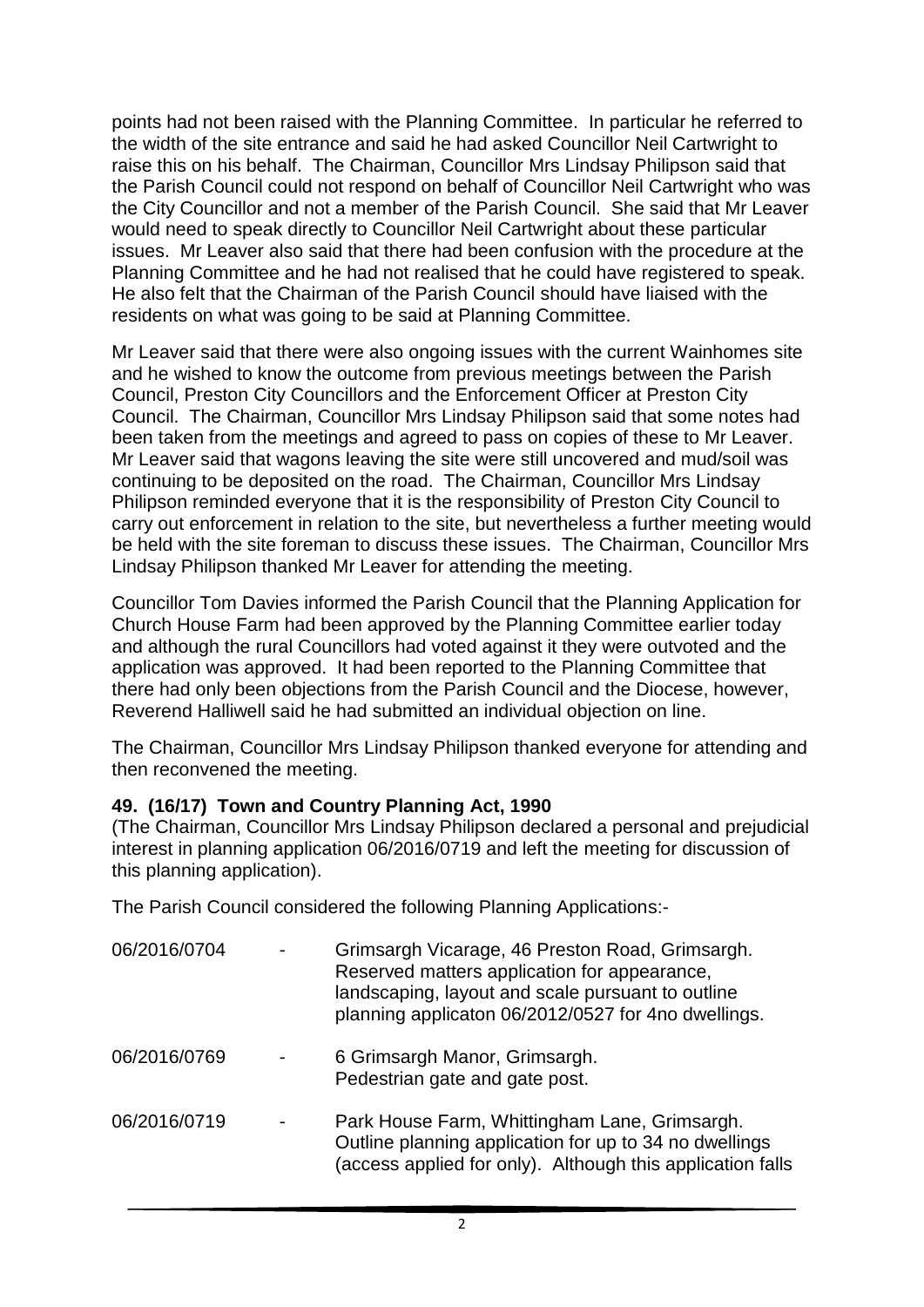within Haighton Parish – a huge part of the development is in Grimsargh and therefore we had been consulted on this application.

#### 06/2016/0809 - 267 Preston Road, Grimsargh. Single storey extension and outbuilding.

With regard to Planning Application 06/2016/0704 the Parish Council noted that this was for a reserved matters application as outline had already been approved. The Parish Council agreed to support the comments made by the Landscape Department at Preston City Council who had asked for as many trees to be retained as possible and only those that were diseased, dangerous and dying should be removed.

With regard to Planning Application 06/2016/0769 the Parish Council had no objections to this application.

With regard to Planning Application 06/2016/0719 the Chairman, Councillor Mrs Lindsay Philipson left the meeting and Councillor Peter Burton, Vice-Chairman took the Chair. The Parish Council raised a number of concerns about this Planning Application and agreed to strongly object to this application for the following reasons:-

Policy EN1 states that development within the open countryside would be limited to that needed for the purposes of agriculture, the re-use of existing buildings and infilling within groups of buildings - this application failed to satisfy any of these conditions set out in Policy EN1.

Policy EN4 seeks to protect the rural identity and distinctiveness of villages - this proposed development was too large and would in effect "merge" the parishes of Haighton and Grimsargh and it would also have a detrimental impact on the identity and distinctiveness of Grimsargh.

Grimsargh Parish Council also had serious concerns about the access to this site - it was on a blind bend and the entrance would be obscured from the view of drivers entering or leaving the proposed development. This would be a serious hazard to pedestrians and also road users. There was also a lack of street lighting and footpaths in this area which was also a danger.

This development was not in a sustainable location - it would take at least 9 minutes to walk to the nearest bus stop in Grimsargh Village and around 25 minutes to get to the nearest school.

Councillor Peter Burton asked if anyone on the Parish Council would be willing to speak at Planning Committee to support our objection. The Clerk reminded the Parish Council that the application came under Haighton Parish Council and if possible they should take the lead on this. However, Councillor Mrs Joyce Chessell said she may be able to attend to speak depending on the date it was going to Planning Committee and if Haighton Parish Council were unable to attend.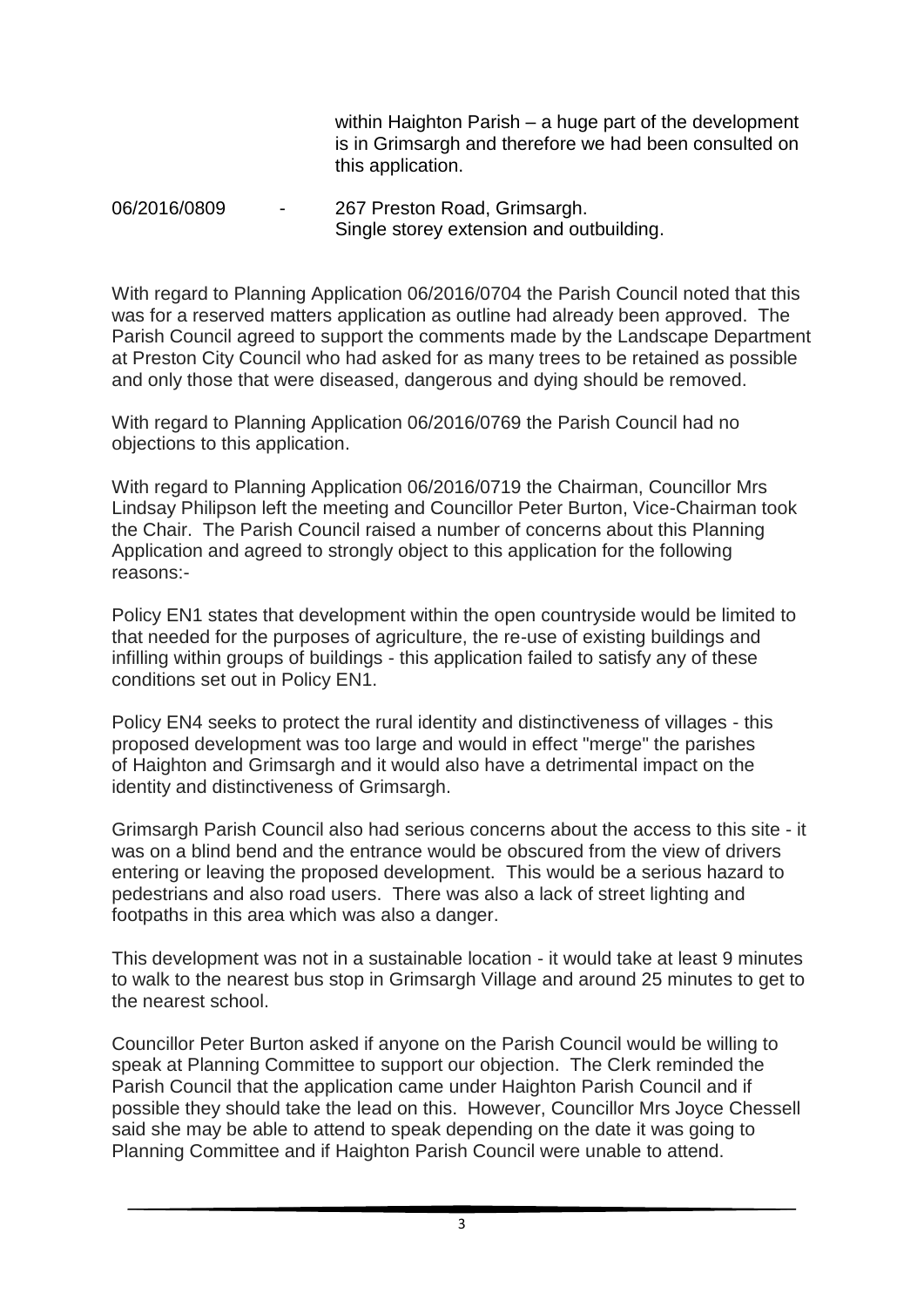However, she needed some help on preparing what she should say at the Planning Committee.

The Chairman Councillor Mrs Lindsay Philipson returned to the meeting.

It was noted that there was an application in Ribble Valley for 34 dwellings at Spout Farm reference on Ribble Valley Borough Council website was 03/2016/0580.

It was further noted, that as reported earlier in the meeting Planning Application 06/2016/0531 for Church House Farm had been granted approval by Preston City Council's Planning Committee.

It was reported that the Parish Council had received information from Ribble Valley Borough Council about their consultation on the Ribble Valley Housing and Economic Development – Development Plan Document (DPD) (Issues and Options) & Draft Proposals Map Consultation. As the closing date for comments was 7 October 2016, the Parish Council agreed to consider this at their next meeting to give Parish Councilors' the opportunity to look at the consultation documents in detail.

#### **Resolved**

**1)** That, with regard to Planning Application 06/2016/0704 the Parish Council agreed to support the comments made by the Landscape Department at Preston City Council who had asked for as many trees to be retained as possible and only those that were diseased, dangerous and dying should be removed.

**2)** That with regard to Planning Application 06/2016/0769 the Parish Council had no objections to this application.

**3)** That with regard to Planning Application 06/2016/0719, the Parish Council agreed to strongly object to the application for the following reasons:-

Policy EN1 states that development within the open countryside would be limited to that needed for the purposes of agriculture, the re-use of existing buildings and infilling within groups of buildings - this application failed to satisfy any of these conditions set out in Policy EN1.

Policy EN4 seeks to protect the rural identity and distinctiveness of villages - this proposed development was too large and would in effect "merge" the parishes of Haighton and Grimsargh and it would also have a detrimental impact on the identity and distinctiveness of Grimsargh.

Grimsargh Parish Council also had serious concerns about the access to this site - it was on a blind bend and the entrance would be obscured from the view of drivers entering or leaving the proposed development. This would be a serious hazard to pedestrians and also road users. There was also a lack of street lighting and footpaths in this area which was also a danger.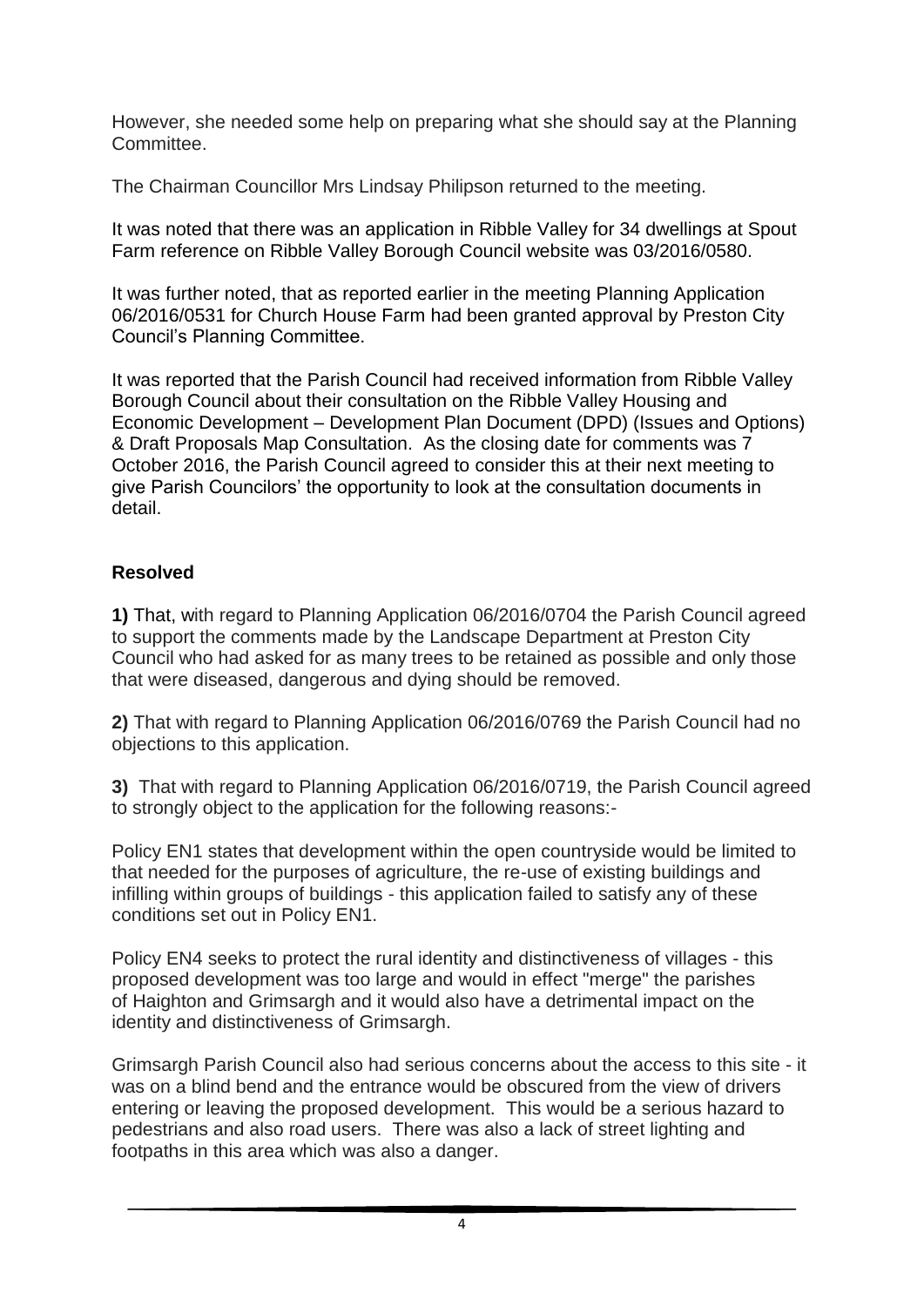This development was not in a sustainable location - it would take at least 9 minutes to walk to the nearest bus stop in Grimsargh Village and around 25 minutes to get to the nearest school.

**4)** It was noted that there was an application in Ribble Valley for 34 dwellings at Spout Farm reference on Ribble Valley Borough Council website was 03/2016/0580.

**5)** It was noted that Planning Application 06/2016/0531 for Church House Farm had been granted approval by Preston City Council's Planning Committee.

**6)** It was agreed to consider the consultation received from Ribble Valley Borough Council on the Ribble Valley Housing and Economic Development – Development Plan Document (DPD) (Issues and Options) & Draft Proposals Map Consultation at the next meeting of the Parish Council.

#### **50. (16/17) Report from the Neighbourhood Planning Working Group**

The Chairman, Councillor Mrs Lindsay Philipson presented the reports from the Neighbourhood Planning Working Group held on 27 July and 31 August 2016. The Chairman said that good progress had been made so far and hopefully Preston City Council Cabinet would approve the area of designation for the Grimsargh Neighbourhood Plan at their meeting on 28 September 2016.

The Chairman, Councillor Mrs Lindsay Philipson also gave a verbal update on the meeting held with Community Futures. She reported that the meeting had been very productive and that Denise Partington and Donna Carney from Community Futures had given sound advice and some recommendations that the Parish Council would need to discuss further which related to both the Neighbourhood Plan and also the Wetlands.

The Neighbourhood Planning Working Group had recommended the Parish Council to approve the membership of Community Futures at a cost of £30 per annum. This would enable the Parish Council to use Community Futures for help and support in relation to the Neighbourhood Plan and also the Wetlands. This was agreed.

The Neighbourhood Planning Working Group also recommended that the Clerk should be authorised in conjunction with the Working group to progress the project, in particular with regard to producing the questionnaire, maps and fliers and also the use of the Village Hall for Steering Group meetings and community engagement. This was agreed by the Parish Council.

The Neighbourhood Planning Working Group also recommended that any expenditure incurred in line with above should be reported to the following Parish Council meeting. However, Councillor Peter Burton asked if the Working Group could produce a budget with an indication of costs for consideration by the Parish Council and this was agreed.

In addition the Chairman, Councillor Mrs Lindsay Philipson said that the Neighbourhood Plan would be an ideal item for the newsletter and that the questionnaire could be included inside for all residents to receive. The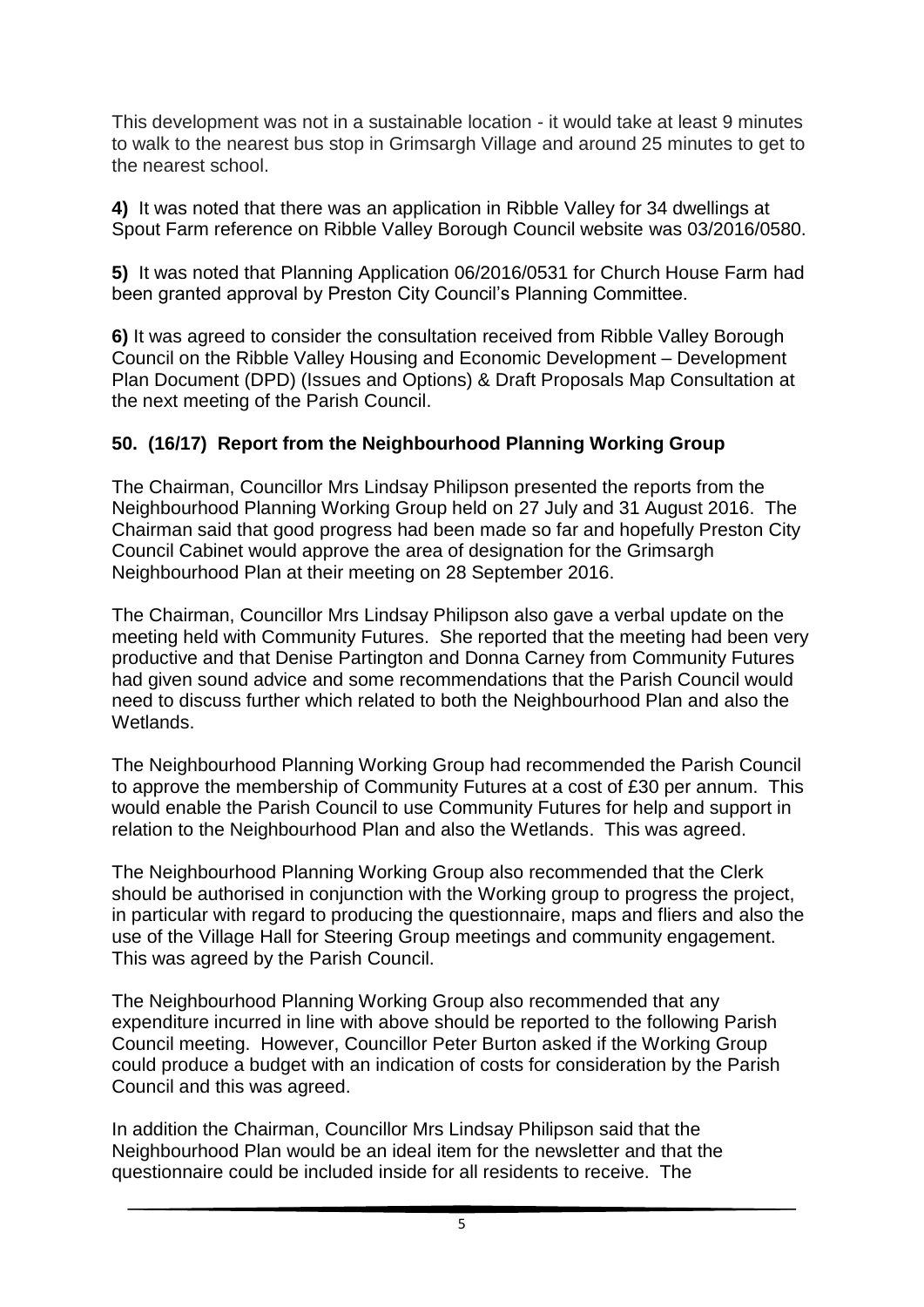Neighbourhood Planning Working Group would discuss the best way forward to deal with the community engagement part of the plan and the evidence gathering.

### **Resolved**

**1)** That approval is given to the Parish Council becoming members of Community Futures at a cost of £30 per annum.

**2)** That the Clerk is authorised in conjunction with the Working group to progress the project, in particular with regard to producing the questionnaire, maps and fliers and also the use of the Village Hall for Steering Group meetings and community engagement.

**3)** That the Neighbourhood Planning Working Group produces a budget with an indication of costs for the Neighbourhood Plan and this should be presented to a future meeting of the Parish Council.

**4)** That the report is received and noted.

## **51. (16/17) CCTV - Update**

Councillor Terry Cryer gave an update to the Parish Council on the CCTV project. He explained that all the cameras were now operational but we were still waiting further information from PCSO David Reid with regard to the Service Level Agreement with the Police. Councillor Terry Cryer explained that the paperwork was being dealt with via Police Headquarters at Hutton but he did not have a named contact of who was involved. Councillor Terry Cryer had sent some further information via PCSO David Reid but as yet the agreement had still not been received. When all the paperwork was in order then the CCTV signage would be put up in the village. It was noted that the invoice from Stephen Snape for the CCTV equipment had now been paid.

The Parish Council were concerned that the paperwork had not been forthcoming from the Police and they asked the Clerk to speak to PC Chris Banks about this and if no progress was made then a letter would be sent from the Parish Council to the Police expressing concern about the progress of this project.

The Chairman, Councillor Mrs Lindsay Philipson thanked Councillor Terry Cryer for the update and hoped that the project would be completed soon.

#### **Resolved**

That the Clerk contacts PC Banks about the paperwork for the CCTV Project and if this is not received then a letter will be sent from the Parish Council expressing our concern and asking for the project paperwork to be progressed.

## **52. (16/17) Local List - Update**

The Clerk reported that Preston City Council were looking at setting up a Local Heritage List and they had invited Parish Councils to submit any significant local heritage that they would like to see recognised and protected by adding it to the list. The type of things that could be included were a monument, building, site, place,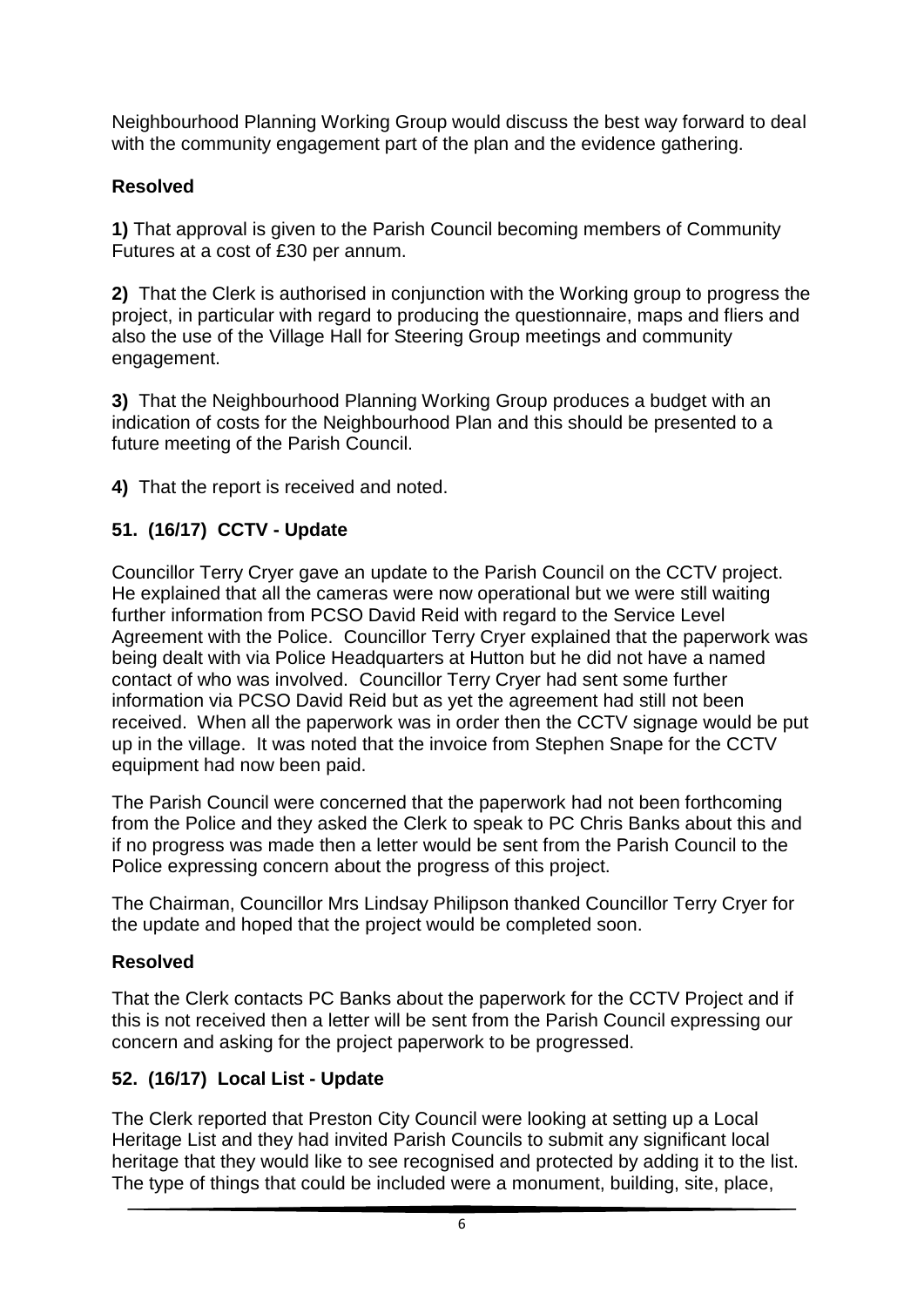area or landscape. It was noted that we had placed this information on our website and invited members of the public to suggest suitable additions to the list. However, none had been received. It was therefore agreed to suggest that the Nellie Carbis Millennium Woodland and Grimsargh Village Green should be added to the list.

### **Resolved**

That Nellie Carbis Millennium Woodland and Grimsargh Village Green are put forward to Preston City Council as suitable additions to the Local Heritage List.

## **53. (16/17) Wetlands Project**

The Chairman, Councillor Mrs Lindsay Philipson reported that our Solicitors were currently drawing up the Heads of Terms for the transfer of the Wetlands to the Parish Council. It was also reported that United Utilities had advertised the land for sale and the closing date for offers was 22 September 2016.

Councillor David Hindle reported that the Wetlands were in a sad state and there was a lot of maintenance that needed to be carried out. In particular he highlighted the issues with the public rights of way and the problems with brambles and overgrown trees/saplings. It was felt that a meeting with Mark Fillingham from United Utilities should be arranged to discuss the outstanding issues and ask what would be done before the Wetlands were handed over to the Parish Council.

The Clerk said she would ask the Lengthsman to carry out some works on the public rights of way and that she would arrange a meeting of the Wetlands Working Group with United Utilities. This was agreed.

The Chairman, Councillor Mrs Lindsay Philipson also referred to the meeting with Community Futures when some advice had been given by Donna Carney from Community Futures about setting up a Charitable Trust to deal with the Wetlands. Donna had explained that a Trust could be set up and she would prepare the paperwork. However, the maintenance report prepared by Groundwork would need to be updated as it was over a year old. She had also suggested that the Nellie Carbis Millennium Woodland could become part of the trust so in essence it would be the Grimsargh Wetlands and Woodlands Trust. The Chairman, Councillor Mrs Lindsay Philipson said that Donna was willing to come along to the Parish Council to discuss the Trust in detail and it was agreed that this would be welcomed. In addition the Chairman, Councillor Mrs Lindsay Philipson also explained that as part of the setting up of the Trust the dowry would not be transferred in its entirety but a certain sum which would be contained in the legal documents would be transferred each year. This was to protect the dowry in case the Trust ceased to exist. The Chairman also asked for the Parish Council to think about people who would be suitable to be on the new Trust and it would be a minimum of three people and a maximum of nine that would form the Trust.

The Parish Council agreed that the Clerk should contact Groundwork to obtain a price for updating the maintenance report for the Wetlands and also a similar report would be needed for the Nellie Carbis Millennium Woodland and it was further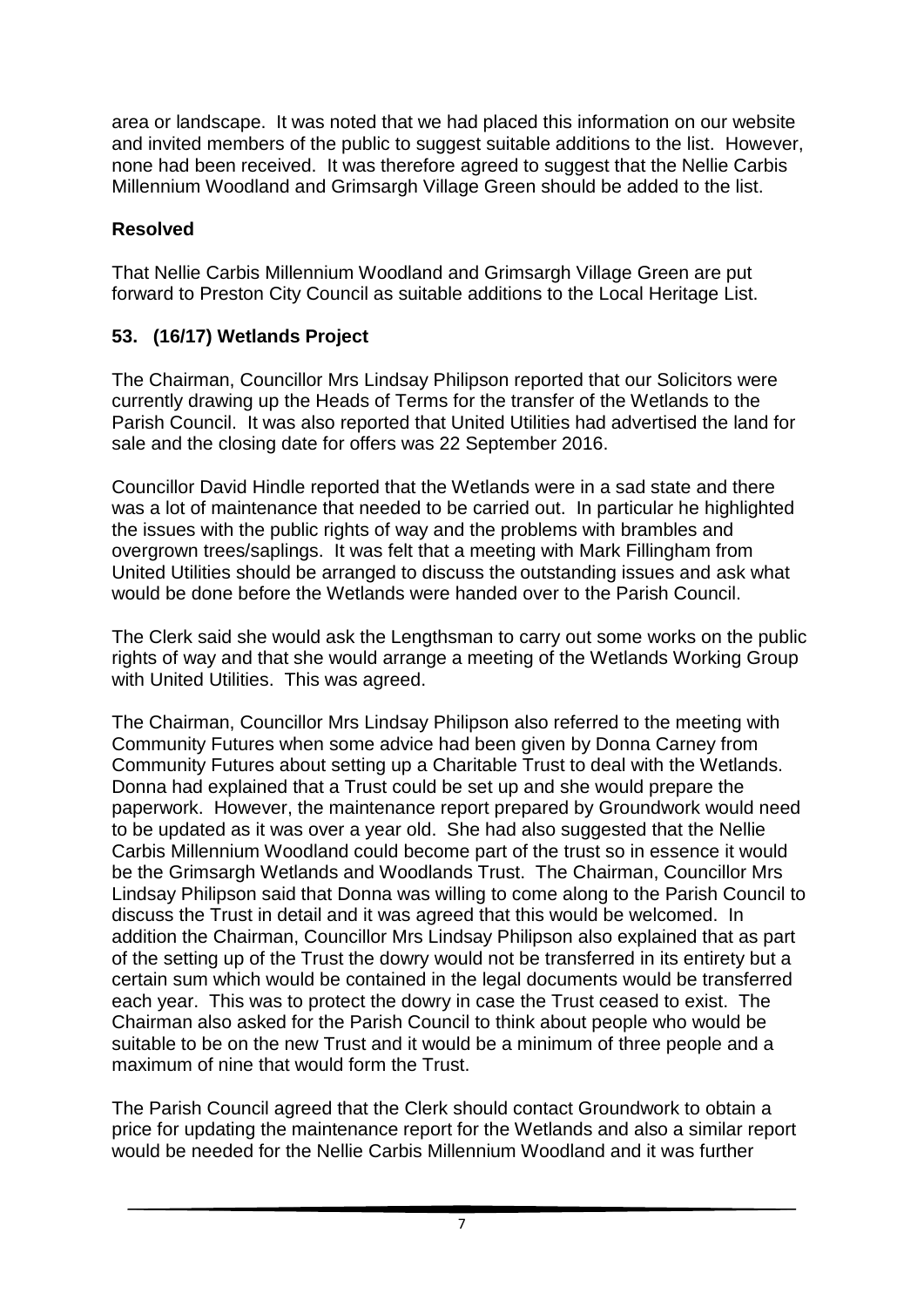agreed that a price from Groundwork should also be obtained for them to prepare this report as well.

## **Resolved**

**1)** That the Clerk contact United Utilities to arrange a meeting with the Wetlands Working Group to discuss maintenance issues and handover of the Wetlands to the Parish Council.

**2)** That the Clerk contacts Donna Carney from Community Futures to see if she can attend the next meeting of the Parish Council to discuss the setting up of the Grimsargh Wetlands and Woodlands Trust.

**3)** That the Clerk contacts Groundwork Trust to ask them for the cost to update the maintenance document for the Wetlands and to also prepare a similar document for the Nellie Carbis Millennium Woodland.

**4)** That the Clerk asks the Lengthsman to carry out some tidying/clearing work on the public rights of way at the Wetlands.

## **54. (16/17) Parish Council Newsletter**

The Chairman, Councillor Mrs Lindsay Philipson reminded the Parish Council that items would be needed for the Parish Council newsletter that would be published in December. The following items were suggested:-

Introduction to our new Parish Councillor Ian Liptrot. Update on the Wetlands Project including the Trust. Planning Update. Carols around the Crib. St Michaels Church – Tricentenary celebrations. Planter competition. Neighbourhood Planning. **Defibrillators** 

## **55. (16/17) Planter Competition - Update**

The Chairman, Councillor Mrs Lindsay Philipson reported that this year's planter competition had been another great success with Grimsargh Players winning the competition and the Brownies and the Garden Club coming second and third. Full details and pictures would appear in our next newsletter.

The Chairman, Councillor Mrs Lindsay Philipson was also pleased to report that Grimsargh had come 3<sup>rd</sup> in the Best Kept Village Competition and that Grimsargh Village Green had won best Public Playing Field; Grimsargh Cricket Club had won best Cricket Club and St Michael's CE School received runner up in the Best School Category.

# **56. (16/17) Provision of Defibrillators – update**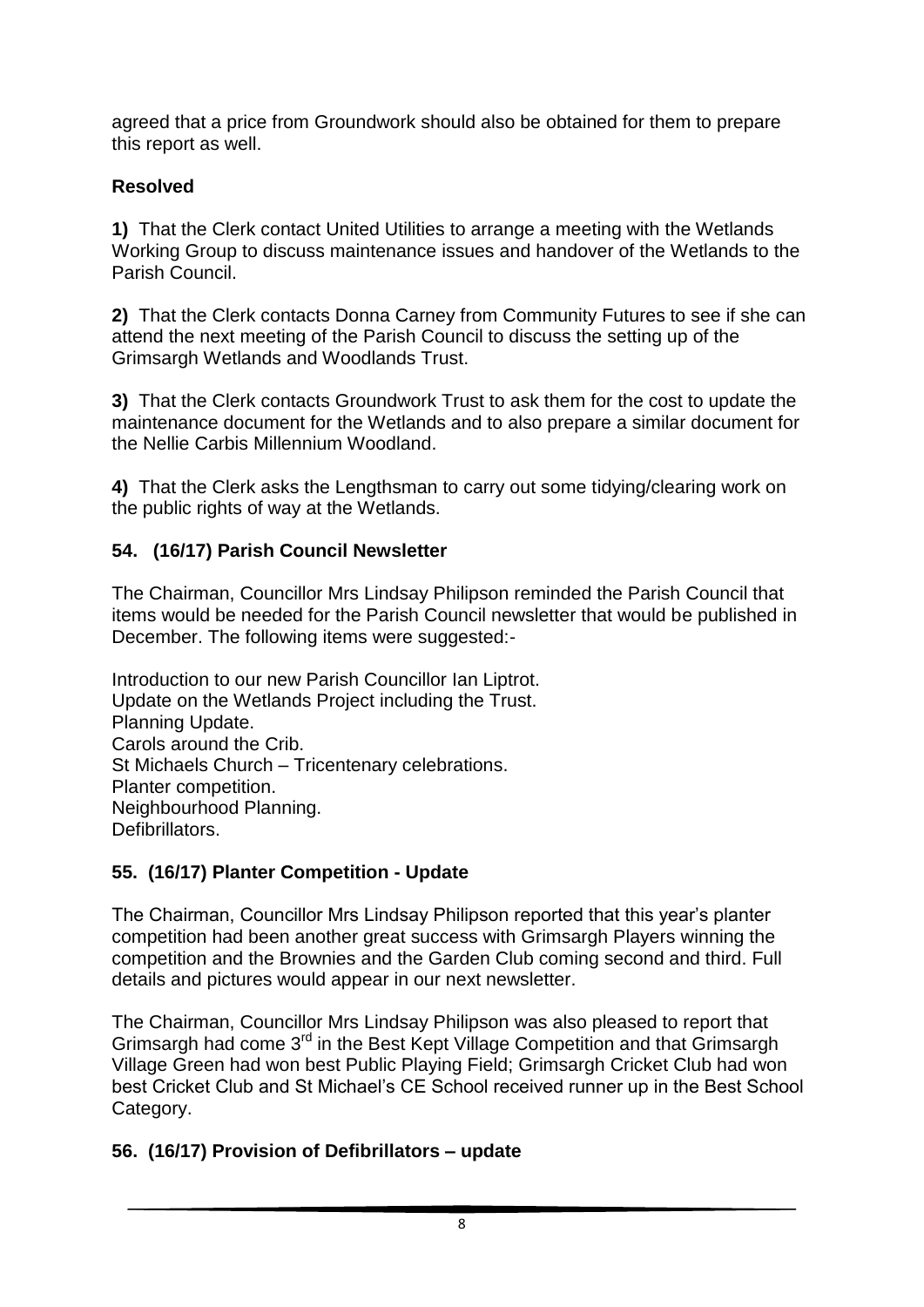The Clerk reported that the defibrillators had now been received and she would arrange for Neil Maudsley the local electrician to install them as soon as possible. The Chairman, Councillor Mrs Lindsay Philipson agreed to drop off the defibrillator as St Michael's CE School.

### **57. (16/17) Financial Matters and Banking**

It was noted that we had an estimated £102,925.41 in the bank as at 5 August 2016. We were still awaiting the September bank statement.

It was noted that since the last meeting we had paid:-

13/07/16 – Adam Cooper 79 hours @£13 per hour = total £1,076 for June 2016. (Cheque 790).

02/08/16 – The Clerk, Sue Whittam – 4, 11, 18 & 25 July = 4 weeks at £189 per week = £756 – tax and NI = £600.48. (Cheque 791).

 $05/08/16$  – Adam Cooper 69 hours @ £13 per hour = total £897 for July 2016. (Cheque 792).

09/08/16 – Cardiac Science for four defibs and cases - £7,602 (VAT £1,267 can be reclaimed). (Cheque 793).

31/08/16 – Stephen Snape for CCTV - £6,480. (Cheque no 794).

#### **Resolved**

The following invoices were agreed for payment:-

1) Clerk, Sue Whittam, Salary 1, 8, 15 and 22 and 29 August 2016 = 5 weeks at £189 per week £945 + 21 hours for Neighbourhood Planning at £13.50 per hour = £283.50 total £1,210.50 – tax and NI = £921.68 (Cheque no 795).

2) Cllr Mrs Lindsay Philipson – planter prizes, trophy engraving and refreshments – total £67. (Cheque no 796).

3) Donna Kidd for internal audit £60 (Cheque no 797).

4) Membership of Community Futures - £30 (Cheque no 798).

5) Sally Gorton for quarterly May to July 2016 website administration - £202.50 (Cheque no 799).

6) Adam Cooper 64 hours  $\textcircled{2}$  £13 per hour = £832. (Cheque no 800).

7) Bench for Nellie Carbis Millennium Woodland ( Cyan) - £379.99. (Cheque no 801).

**58. (16/17) Clerk's Report – for information only**